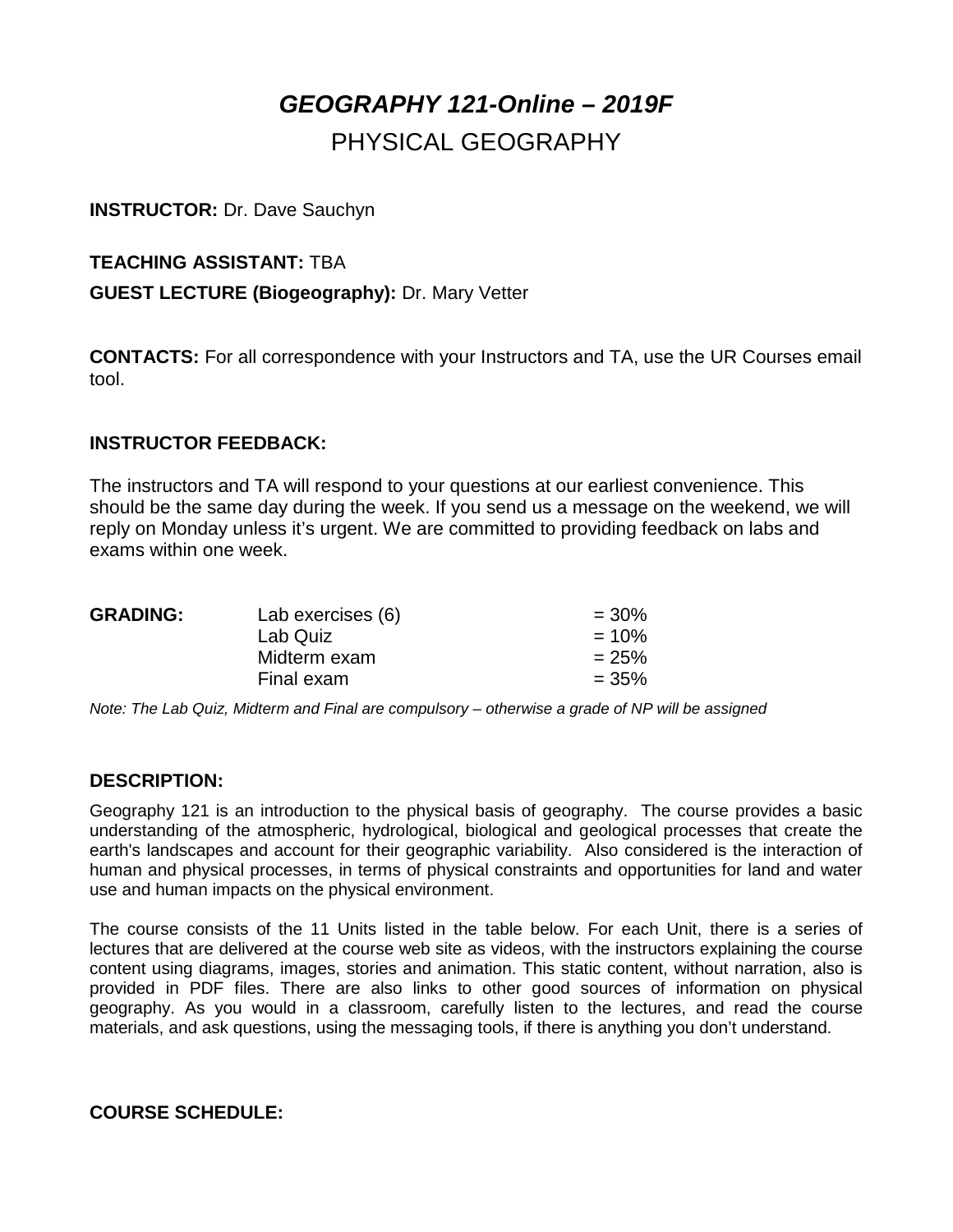| <b>Unit</b>     | <b>Date</b>                    | <b>Topics</b>                                     | Labs             | <b>Exams</b>               |
|-----------------|--------------------------------|---------------------------------------------------|------------------|----------------------------|
| 1               | Sep 4-13                       | Introduction                                      | LAB <sub>1</sub> |                            |
| $\mathbf 2$     | Sep 16-20                      | The atmosphere; global energy balance             |                  |                            |
| 3               | Sep 23-30                      | Circulation of the atmosphere; Weather            | LAB <sub>2</sub> |                            |
| 4               | Oct 1-7                        | Climate classification, Climate change            | LAB <sub>3</sub> |                            |
| 5               | Oct 8-15                       | The hydrological cycle                            |                  | <b>Midterm</b><br>(Oct 11) |
| $6\phantom{1}6$ | Oct 16-25                      | Streamflow and fluvial geomorphology              | LAB <sub>4</sub> |                            |
| $\overline{7}$  | Oct $28 -$<br>Nov <sub>1</sub> | Geological basis of physical geography            |                  |                            |
| 8               | Nov 4-15                       | Weathering, Slope processes, Glaciers             | LAB <sub>5</sub> |                            |
| 9               | Nov 18-22                      | Periglacial, aeolian and coastal<br>geomorphology |                  |                            |
| 10              | Nov 25-29                      | Biogeography                                      | LAB <sub>6</sub> |                            |
| 11              | Dec 2-6                        | Soil types and processes                          |                  | <b>LAB QUIZ</b><br>(Dec 5) |
|                 |                                |                                                   |                  | Final Exam (Dec<br>16)     |

#### **ABOUT THE LABS:**

The lab exercises provide an introduction to the quantitative and practical aspects of physical geography. They are based on information pertaining mainly to Canada's biophysical environment. The labs provide you with the opportunity to apply the knowledge you gain from the lectures. Using maps, data collected by government agencies, and photographs taken by the instructors, you will analyze weather, streams, climate, landforms and soils, and then answer a series of questions. The labs must be completed during the period assigned to each lab in the table above. Therefore, each lab is due on the final day of the ranges of days shown for each Unit that includes a Lab. For example, Lab 1 must be completed on or before September 13.

#### **ABOUT THE EXAMS:**

There are three exams. The mid-term is a one-hour timed online exam that you must take at some point on October 11. The Lab Quiz, on December 5, will have a similar format. It tests